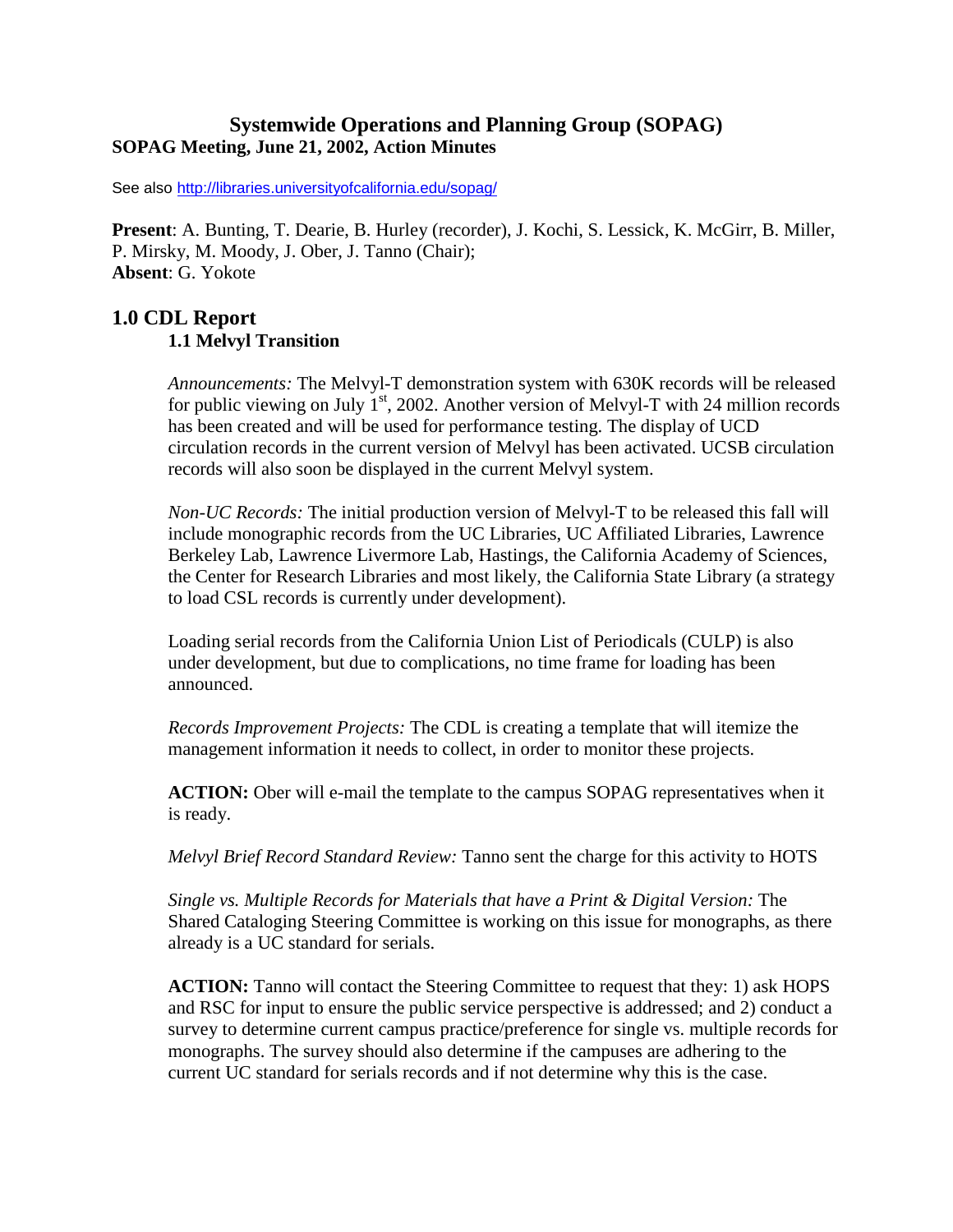**1.2 A&I Transition Update:** All databases to be transitioned are in service or being tested. SOPAG will be asked to discuss and evaluate options for using the UC e-Links service with campus licensed materials.

**ACTION:** Ober will have the e-links discussion materials sent to SOPAG in time for the next meeting. Ober will also e-mail SOPAG the schedule to be used by the CDL for sending the final two "linkout" updates to PubMed.

**1.3 Digital Preservation Update:** A job description for the Director of the Digital Preservation Repository is under development.

**1.4 Request/Desktop Delivery:** RSC has commented on the Consortial Borrowing System's "Principles for Implementation" document.

**ACTION:** Ober will forward the document and comments to SOPAG via e-mail for future discussion, endorsement, revision, etc.

**1.5 CMI Update:** First & second quarter CMI data will be available soon on the Web. The call for third quarter data will go out soon.

**1.6 Counting California:** CDL has offered to visit the campuses to discuss Counting California – its goals, possible campus participation, etc.

**ACTION:** Ober will supply SOPAG members with a list of possible dates; P. Cruse and campus staff will schedule visits.

**1.7 JSC Update:** The UC Libraries' Elsevier Science subscription contains journals not held by any campus. Therefore, there are no catalog records for these journals in Melvyl.

**ACTION:** Ober will report to Bev French that it's SOPAG's preference to have the Shared Cataloging Program catalog Elsevier journals not held by any campus. SOPAG recognized the need for campus loading of new records for the materials to appear in new Melvyl (assuming the CDL holdings location is removed as is being discussed.)

### **2.0 All Campus Groups**

**2.1 SOPAG Policies on Web Presence and All Campus Group Task Forces:** SOPAG reviewed the draft document on this topic.

**ACTION:** Tanno will update the draft document to clarify that new members appointed to Common Interest Groups must be cleared by the appropriate campus SOPAG representative.

**ACTION:** SOPAG decided to re-institute a SOPAG Web Editor, who will ensure all appropriate materials are posted to the SOPAG Web site in a timely manner. Moody volunteered to be the SOPAG Web Editor. UCB will continue to provide Web site technical support.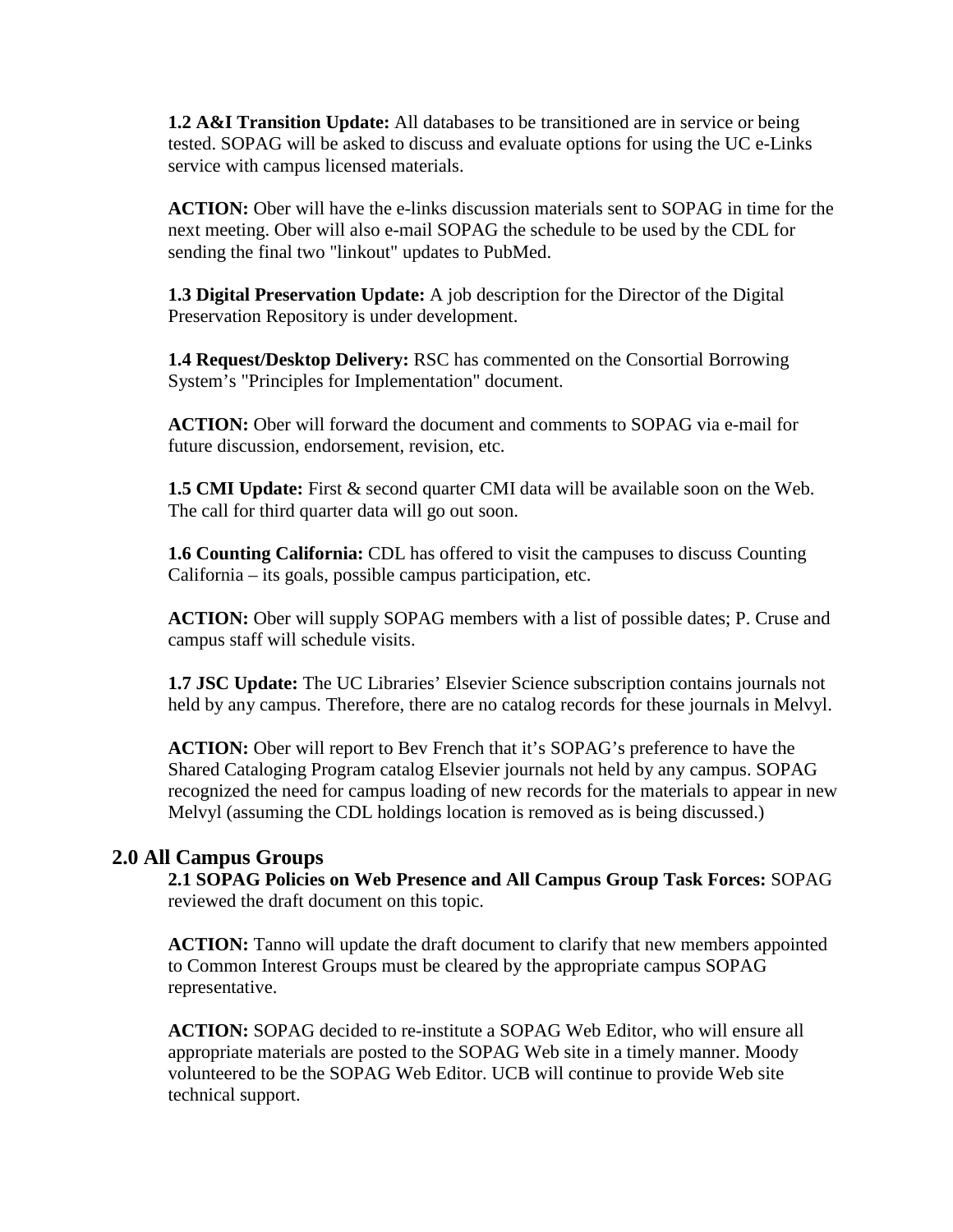**ACTION:** Bunting will send her spreadsheet listing All Campus Membership to SOPAG members. They will fill in the names for their campuses, and return to Moody. Moody will see that this information is compiled and posted on the SOPAG Web site.

**2.2 Hops Charge:** The draft charge provided by HOPS was discussed. SOPAG was impressed with the draft and commends HOPS for their initiative.

**ACTION:** Lessick will transmit SOPAG comments back to HOPS.

**2.3 Digital Reference Common Interest Group:** The HOPS draft charge for this CIG was discussed.

**ACTION:** Lessick will transmit SOPAG comments back to HOPS.

**2.4 Circulation Advisory Group Blocking Proposal:** The CAG has proposed a process that could be used to block circulation privileges for UC borrowers who abuse these privileges at campus libraries, other than their home campus. Privileges could be blocked at both the home, as well as other campus libraries. The Resource Sharing Group endorsed this proposal.

**ACTION:** SOPAG members will take this back to their campuses for final input, after which, a decision will be made.

#### **3.0 Task Forces**

**3.1 Government Documents:** SOPAG discussed the draft charge and concluded that a two step process is desirable. The first step's charge will focus on identifying a framework for the "Unified Government Publications Repository." This will be a smaller task force that will consult widely to understand the issues surrounding the unified repository. It will then recommend one (or more) options that frame how the unified repository should be built, the services it will provide, etc. After the framework(s) are widely reviewed and the ULs have endorsed an approach, a second task force will be charged to implement the Unified Government Publications Repository.

**ACTION:** Tanno will draft the charge for the first task force.

**3.2 Digital Visual Resources:** The charge for this Task Force is approved and members have been appointed.

**ACTION:** UCD, UCI, UCR and UCSF do not have members on the Task Force and therefore, will appoint liaisons to coordinate the survey of visual materials called for in the charge. The SOPAG representatives for these four campuses will send their liaison's name to Lane Farley.

**3.3 Privacy Task Force:** SOPAG approved the charge for the Library Privacy Liaisons (LPL), a new all campus group. It also approved the charge for the Library Technology